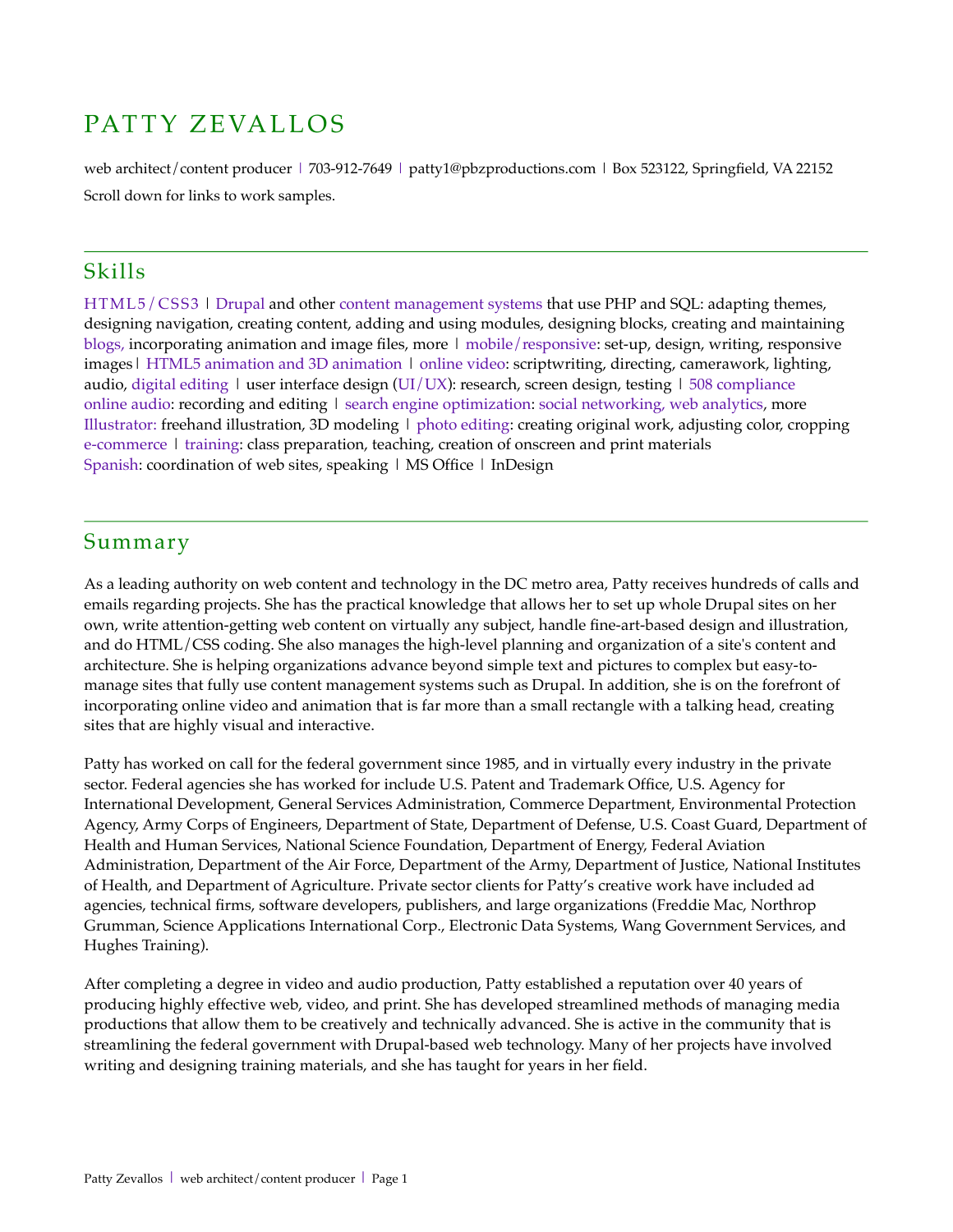# Education

BA in Radio/Television/Motion Pictures and Political Science. University of North Carolina at Chapel Hill. 1981. While studying for this degree, learned in-depth, hands-on skills in directing, scriptwriting, camera operation, lighting, editing, and audio. Wrote, directed, and worked on the crew of several productions.

# Experience

### Short-term projects. 2/91 to present.

pbzproductions. 7/14 to present. Researches, develops instruction, and produces video ebooks on the topics of web site production and illustration. Design of a new, highly effective method of producing web sites based on four decades of experience in media and web site production. Researches how to streamline the creation of web sites/applications, and how to elevate web sites to an art form, using the best techniques of art, writing, and video directing. Looks at how to use these techniques for a wide variety of organizations, from large institutions to small businesses. Finds the best way to utilize such methods within federal agencies to make federal sites far more user-friendly while cutting production time and cost. Focuses on using content management systems, especially Drupal, to create highly interactive mobile-frst responsive online apps customized to the user. Regularly advises organizations regarding these methods. Researches and executes innovative, yet easy-to-teach, ways to produce high-end illustrations using a layering method, and teaches these techniques. Prepares ebooks so they can be used for both solely online and online/in-person instruction. Plans and prepares scripts for a journalism video channel, including a large-scale study of topics and how independent journalism functions online.

Atlas Roofng. 5/16 to 6/16. Designed, wrote, and produced a [mobile-frst responsive web site,](http://www.pbzproductions.com/resume/sample-Atlas.html) in Drupal, for roofng contractor. Decided on overall web architecture based on marketing needs, wrote CSS formatting code within a Zen subtheme, created images, utilized contributed modules, tested. Used principles of fne art-based design, usability, and search engine optimization.

Flash Services. 3/16 to 6/16. As part of a long-term marketing plan, created the site structure, design, and content for this [mobile-frst responsive web site](http://www.pbzproductions.com/resume/sample-Flash.html) in Drupal that promotes a home remodeling company. Wrote CSS formatting code within a Zen subtheme, created images, utilized contributed modules, produced site, tested. Ensured that the site followed design, usability, and search engine optimization standards.

Department of Defense, Office of the Secretary of Defense.  $3/15$  to  $7/15$ . Researched, created prototype, designed, and produced the Drupal-based employee web site for the Office of Economic Adjustment, which provides grants to state and local governments whose communities are affected by base closures, contract losses, and other factors associated with military installations and projects. Integrated usability research and fne arts knowledge into an easy-to-use, highly visual interface. Developed the Drupal site using Views, Calendar, Date, Feeds, and Colors modules. Created map-based navigation, coordinating the site production with DISDI interactive military mapping. Produced illustrations. Provided links to grant management, travel, and other applications. Carefully thought through what employees needed in an interface. Produced employee calendar, announcements, task lists, and other information generated from MySQL tables via Views. Wrote the CSS fle within a Zen subtheme to customize the site. Set up underlying architecture to be mobile/responsive and 508 compliant.

National Network for Manufacturing Innovation, Department of Commerce. 2/15. Researched and wrote the web communications plan for this White House initiative to bring manufacturing back to the U.S. NNMI plans to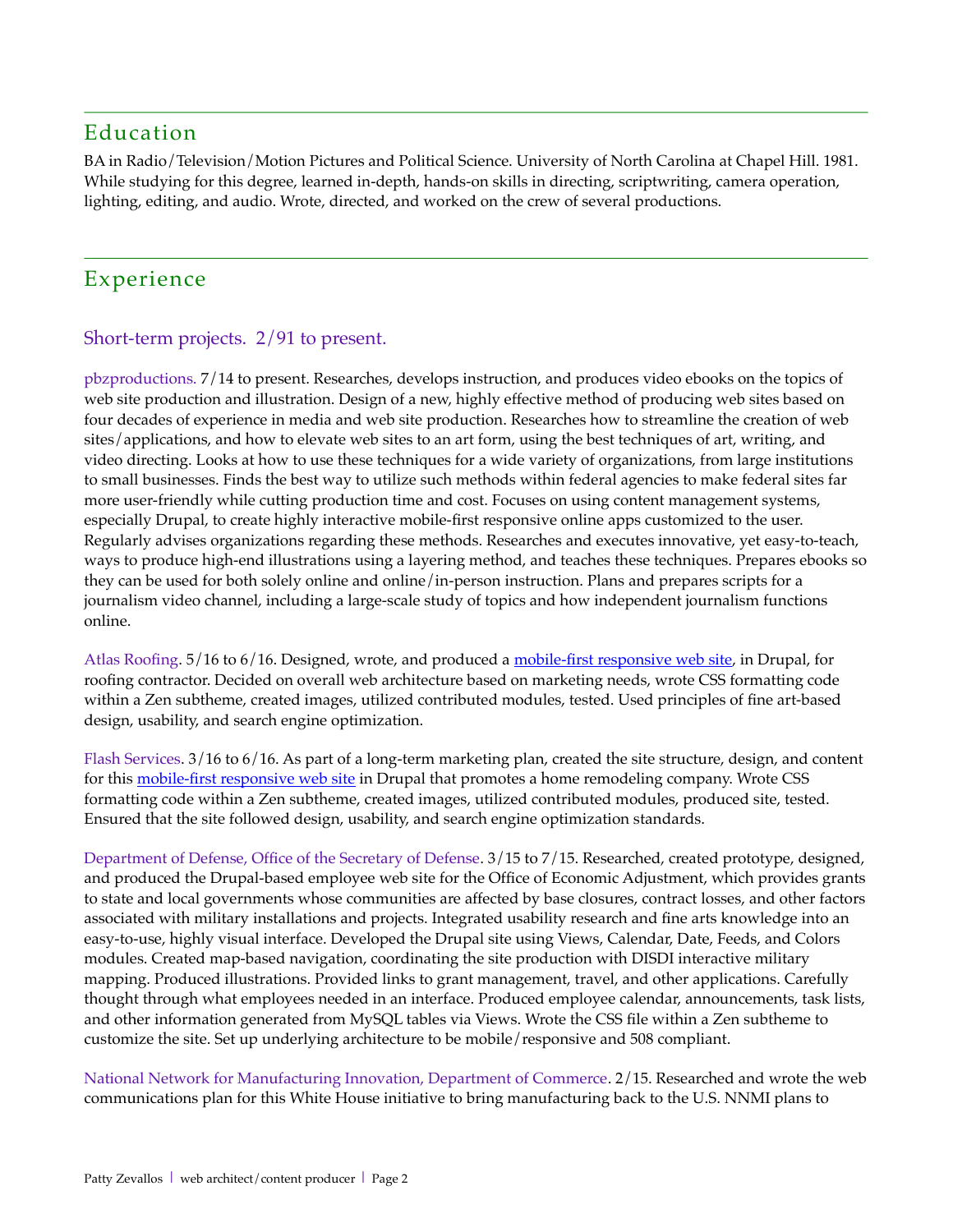centrally coordinate the move to advanced manufacturing, such as 3D printing and the use of ultralight materials. The plan details how this coordination would work, step-by-step. It advocates, with a full explanation, the use of two Drupal sites, video- and text-based marketing campaigns, person-to-person marketing, live presentations, a central planning portal, and tight coordination—all handled in the most time- and cost-effcient way. The plan includes a thorough outline of effective Drupal site management based on frst-hand experience, interviews with those producing successful sites, and observation. It describes which categories of people need to visit the NNMI sites and why, and explains how a Drupal site can produce a custom web experience for each user role. It provides an alternative to the wireframe-prototype-development procedure that is far more appropriate for highly interactive, mobile-friendly sites. It details a simple yet effective approach to UI/UX testing. It explains how to deal with the cybersecurity issues involved.

Accelerant Studios. 4/14 to 7/14. Produced a Drupal site promoting and organizing the alternative energy effort in Maryland, including overall organization, page layout, creating the theme with CSS, producing customized lists via Views, and more. Developed a directory of alternative energy providers via Views, and created a payment system for listings via Drupal Commerce. Also produced a prototype for an e-commerce Drupal site.

U.S. Courts (via their contract with Eye Street Solutions). 1/14. Created a [detailed mock-up](http://www.pbzproductions.com/resume/sample-USCourts.html) of a responsive Drupal web site for the U.S. Judicial Branch. Used fne-art-based design and usability research to design home and content pages for laptop, iPad, and smartphone. Ensured the design fit the capabilities of Drupal and the requirements of the client. Created an interactive explanation of the design, and did the presentation for U.S. Courts.

Microfnance Information Exchange. 7/13 to 8/13. Created a [prototype](http://www.pbzproductions.com/resume/sample-MIX-prototype.html) in Drupal 7 for a web site, to be customized by users, that provides fnancial information about developing countries. Users would be able to look up detailed data, for instance, on South Africa or Afghanistan that measure progress relating to international development goals. Because of the incorporation of responsive design, users would be able to use smart phone, iPad, or computer. Created wireframes, site organization, and the actual Drupal site for a complex database structure that involves multiple levels of SQL queries and the extensive use of taxonomy (automatic sorting of information by category). Developed the prototype in a way that will allow an easy transition to Drupal 8, and integrated the results of general usability research. Handled graphic design, use of photos, navigation, creation of an interactive map, and tabbed organization of data. Used the contributed modules Views, Front Page, Content Taxonomy, Code per Node, and Quicktabs to do advanced development without the risks associated with hand programming code.

U.S. Patent and Trademark Office. 11/12 to 3/13. Worked as User Outreach Specialist (UI/UX) on the portion of the upcoming USPTO Drupal site that will allow customers to search for, apply for, track, and pay for patents and trademarks. As one of three people designing an interactive interface, helped interview future users in-depth and translated the results into [wireframes in Illustrator.](http://www.pbzproductions.com/resume/sample-USPTO-wireframes.html) Dealt with the complex organizational and legal issues. Researched major roadblocks to inventors, and [designed a prototype,](http://www.pbzproductions.com/resume/sample-USPTO-learn.html) in HTML and Illustrator, of online training to overcome these roadblocks, including creating some of the training. Created ["personas" document](http://www.pbzproductions.com/resume/sample-USPTO-personas.pdf) that described typical users. Helped fnd the best way to communicate the interface concept to others in the federal agency. Wrote a report on how to utilize large-scale user studies. Provided advice on how to integrate Drupal in an efficient, cybersecure way. Helped find the best way to handle financial data. Wrote an in-depth analysis on problems with current web applications, based on feedback from users.

U.S. Congress. 11/12. Wrote and helped distribute a report on cybersecurity issues with U.S. government web sites which explained how the issues arose, and exactly how to remedy them, with a focus on the use of Drupal. The report was distributed to the appropriate Congressional committees and several members of those committees.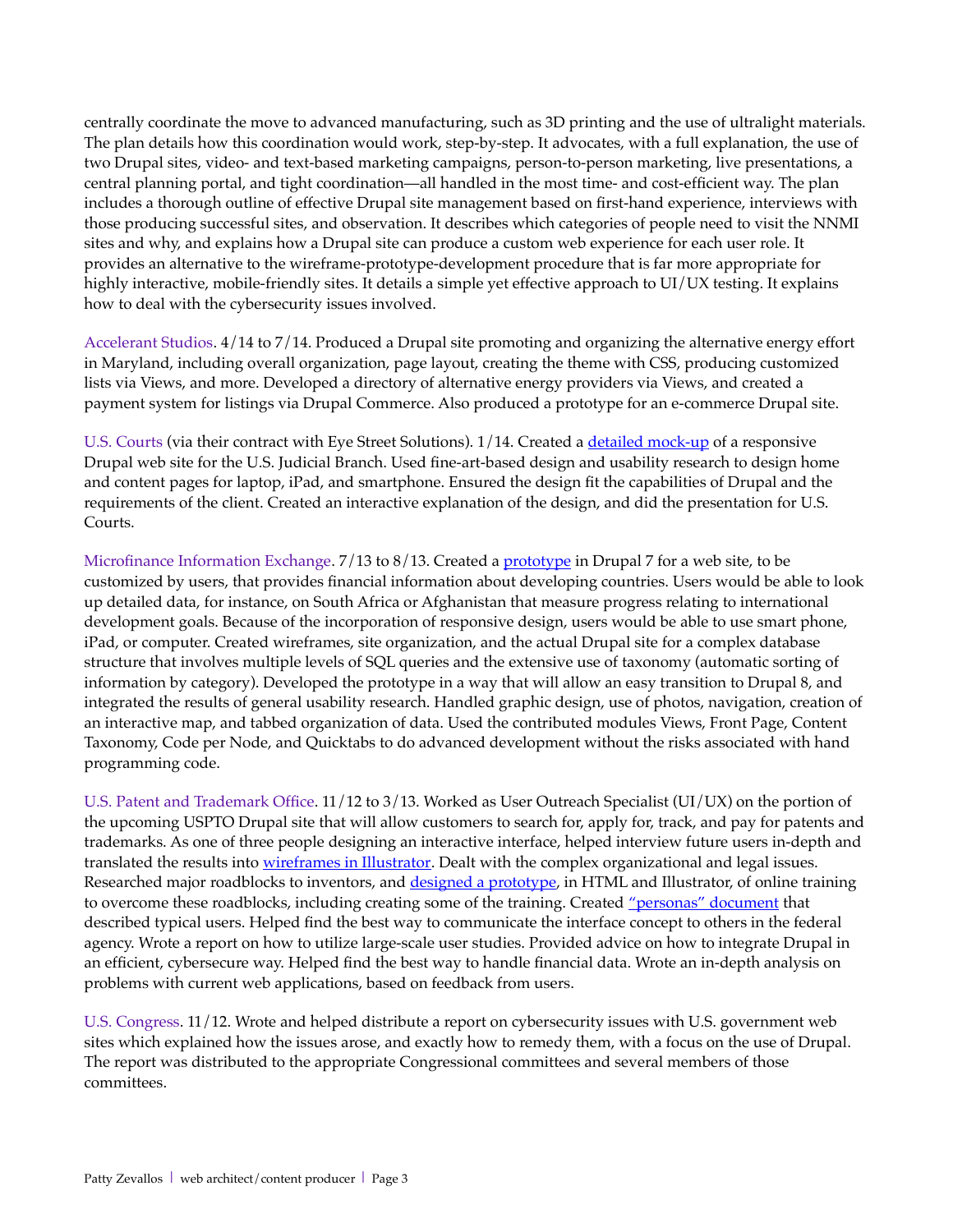U.S. Agency for International Development. 5/12 to 6/12. Worked as web content and Drupal consultant on their new Drupal-based site, www.usaid.gov. Wrote and edited content, did coding, selected and edited images, and handled complex logistical issues involved in producing this public federal agency site. Wrote pages that explained how foreign aid money is spent, the agency's reform effort, [what USAID data is available to the public,](http://www.pbzproductions.com/resume/sample-USAID-data_page.html) [the topics of videos,](http://www.pbzproductions.com/resume/sample-USAID-videos.html) [how USAID plans its programs,](http://www.pbzproductions.com/resume/sample-USAID-planning.html) [the topics of infographics,](http://www.pbzproductions.com/resume/sample-USAID-infographics.html) and [how its Development Credit](http://www.pbzproductions.com/resume/sample-USAID-DCA/dca.html)  [Authority works.](http://www.pbzproductions.com/resume/sample-USAID-DCA/dca.html) The creation of these pages included producing images and writing HTML/CSS code with links. Developed a prototype of an information dashboard that would provide foreign aid information by country via text, images, and short animations. Produced a storyboard for the suggested animation template.

BrightArrow Technologies. 1/12 to 4/12. Designed company web site in Drupal for [computers](http://www.pbzproductions.com/resume/sample-BArrow_screenshot.html) and mobile devices. Worked with modules and themes, handled all confguration, created images, did graphic design, wrote text, and did troubleshooting. Incorporated planning in how to approach a niche market into how web-based text was written. Utilized usability research. This company offers a Voice Over Internet Protocol service.

American Society of Cataract and Refractive Surgery. 3/12 to 4/12. Set up and designed web sites in Drupal for [computers](http://www.pbzproductions.com/resume/sample-Cornea_screenshot.html) and [mobile devices.](http://www.pbzproductions.com/resume/sample-Cornea_mobile-screenshot.html) Created prototypes by working with modules and themes, doing confguration, creating and editing images, handling graphic design, and doing troubleshooting. Created a second [suggested](http://www.pbzproductions.com/resume/sample-Cornea_home_ver1.html)  [home page.](http://www.pbzproductions.com/resume/sample-Cornea_home_ver1.html) Utilized usability research. Provided documentation on how sites work.

Public Citizen. 3/12. Wrote a proposal and provided other marketing information for the organization's effort to pass a constitutional amendment outlawing super PACs. Put together a plan based on social networking to communicate with a complex network of volunteers via the Group and Page features of Facebook.

U.S. House of Representatives*.* 2/12. Wrote an in-depth proposal for Representative Marcy Kaptur on a plan to train returning war veterans in web design and development. This plan would alleviate both the problems of high unemployment among veterans and the large shortage of personnel in web-related jobs. Provided a thorough assessment of where web technology is moving and why, including how content management systems such as Drupal are used and what skill sets are required.

G.E.C., LLC. 11/11 to 1/12. Wrote marketing text for an e-commerce web site. The site sells a variety of products, both by national mail order and by local installation. Interviewed sales staff to fnd the most effective approach. Wrote templates used for emails sent to customers.

General Services Administration*.* 7/10 to 4/11. Wrote, designed, and produced several web-based projects using HTML/CSS, Flash, Drupal, Illustrator, GarageBand, and photo editing. Acted as part of an eight-person team assisting GSA with the transition to Electronic Contracting—keeping track of federal contracts online instead of as individual documents. Created a prototype, [View a contract,](http://www.pbzproductions.com/resume/sample-GSA-view_document/index.html) demonstrating how online training about Electronic Contracting could be produced at GSA. The training module provided step-by-step instructions that explained one facet of Electronic Contracting, both in web-based text and graphics and via a Flash animation. Using the prototype, wrote and produced two more online training modules, [View a modifed contract](http://www.pbzproductions.com/resume/sample-GSA-view_mod/index.html) and [Store a contract.](http://www.pbzproductions.com/resume/sample-GSA-store_document/index.html) For these training modules, did narration recorded in GarageBand, created images, wrote text, and used other elements that were incorporated into Flash files. In a similar way, also created an animated explanation of how to [procure products](http://www.pbzproductions.com/resume/sample-GSA-request/buy_product_edited.html) via a newly developed system. Produced a Flash-based, easy-to-enlarge version of a large fowchart explaining how Electronic Contracting works, designing many images in Illustrator, and creating Flash fles for each section. Developed a Flash- and Drupal-based prototype of an interactive overview that shows the status of elements of Electronic Contracting. Wrote and designed a blog explaining usability issues in web and software design by installing a Drupal site, altering it with CSS and modules, and researching what experimental studies have found on this subject. Edited, wrote sections of, and created graphics for an internal GSA presentation that pinpointed areas of software development procedure that needed improvement. Created a prototype for a *universal GSA user interface* for Electronic Contracting, and worked on other prototype user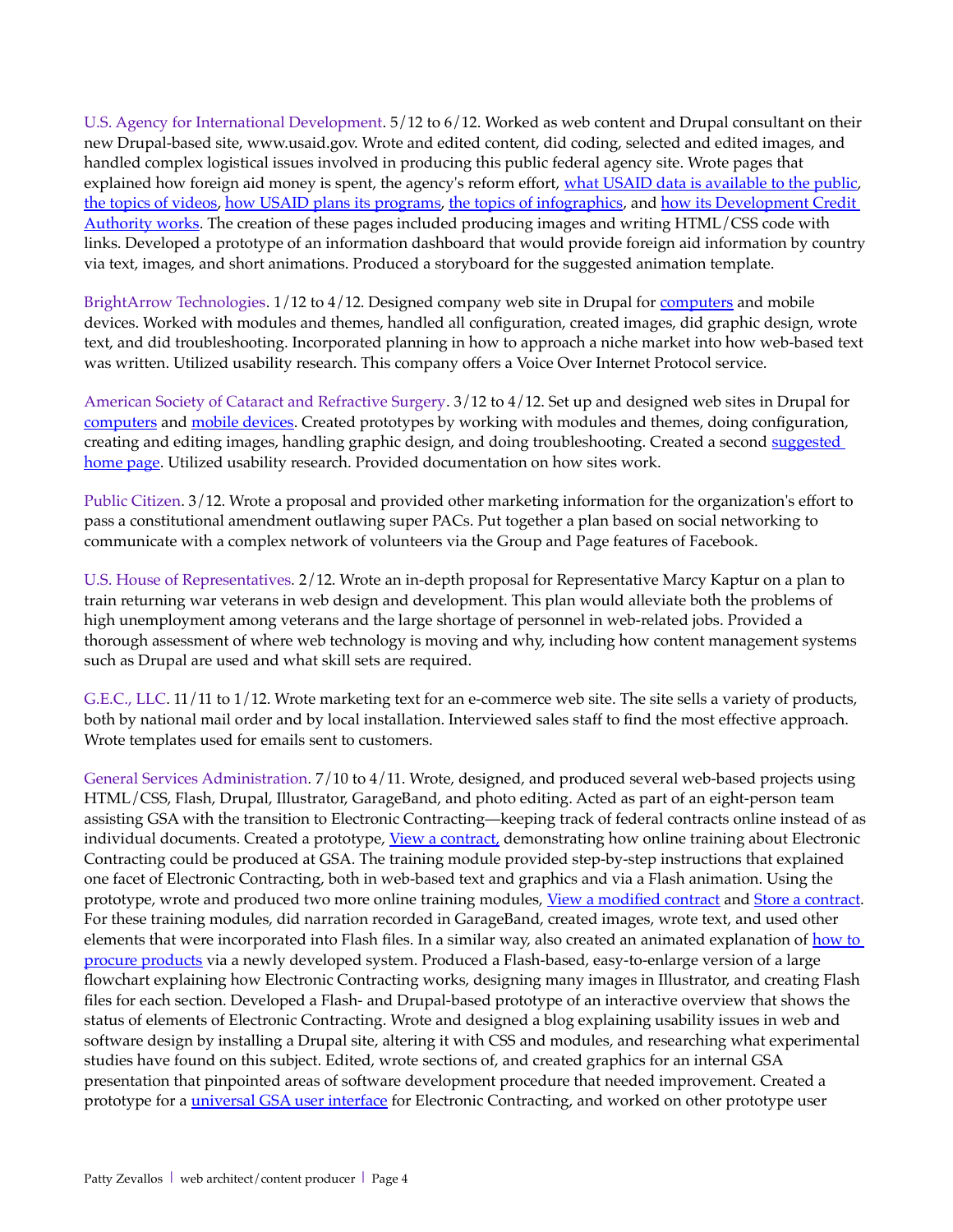interfaces. Researched how GSA could use blogs as an interactive workfow tool, and created a central site using Flash and HTML for GSA to view the web-based projects produced. Also wrote sections for and helped organize the proposal that won the team the long-term contract.

Cognitive Reading Strategies*.* 4/10 to 4/11. Assisted Dr. Kathleen Thompson in developing on-screen materials for training teachers. Dr. Thompson has invented a unique method of teaching reading to children with learning disabilities that includes visual cues, songs, and cartoon characters. The training materials were originally based on text and pictures. Added the use of advanced animation and other visual elements. This makes the instruction instantly accessible and intriguing, instead of requiring text-based explanations.

Green Living blog. 11/10 to 1/11. Wrote and designed this Drupal site that explains, step-by-step, how to live on \$10,000 or less per person per year. The site provides a detailed how-to on managing household fnances, cutting expenses drastically, installing solar, and growing food. Worked with CSS (via a theme) and modules. Created images with illustration and photo editing software. Arranged that excerpts from the site appear widely on the internet. Used search engine optimization and web analytics to promote the site and track response.

["Why your web site will probably fail, and how to stop that from happening.](http://www.pbzproductions.com/articles/why_web_sites_fail.html)" Article published online March 12, 2010 and distributed widely on the web.

["Healthcare reform can start now with no high price tag.](http://www.pbzproductions.com/resume/sample-healthcare%20reform.html)" Article published online February 11, 2010, and distributed widely on the web. The article received attention during the congressional debate on healthcare reform, becoming distributed well beyond the sites where it was originally placed. It explains exactly what healthcare reforms can be put in place with little or no cost to the taxpayers.

Illustration classes*.* 9/05 to present. Teaches drawing and painting to beginning and advanced students. Developed a method of teaching drawing that shows dramatic results in four one-hour lessons.

[Classes taught by Patty Zevallos.](http://www.pbzproductions.com/classes/) Wrote, designed, and produced this web site that promotes the classes and regularly provides information to students. Photographed and scanned images, cropped and adjusted them in a photo editor, and worked directly in HTML to create and update the site, which includes a gallery of the students' artwork.

Tetra Tech. 5/92 to 8/08. Worked on call for this environmental engineering and consulting frm, doing layout, template set-up, and illustrations for Environmental Protection Agency, Army Corps of Engineers, and other clients. Helped produce proposals and government publications using InDesign, Corel Draw, MS Word, Acrobat, PageMaker, Ventura, and WordPerfect.

Sold It, LLC. 5/07. Wrote item descriptions and helped manage sales for this e-commerce business, using copywriting techniques that made the text both easy to read and convincing to the customer.

Aldersgate United Methodist Church. 2/07 to 3/07. Designed, set up templates for, and produced publications.

American Statistical Association. 10/06. Designed and produced magazine ads and a newsletter (InDesign, PhotoShop).

Baker and Associates. 10/05 to 2/06. For a Department of Defense contract for architecture and planning, redesigned the look and production method of books that described what renovations were needed at military base schools, in part because of Base Realignment and Closure. Redesigned and produced the company newsletter. Did coordination, editing, proofreading, design, and layout via InDesign.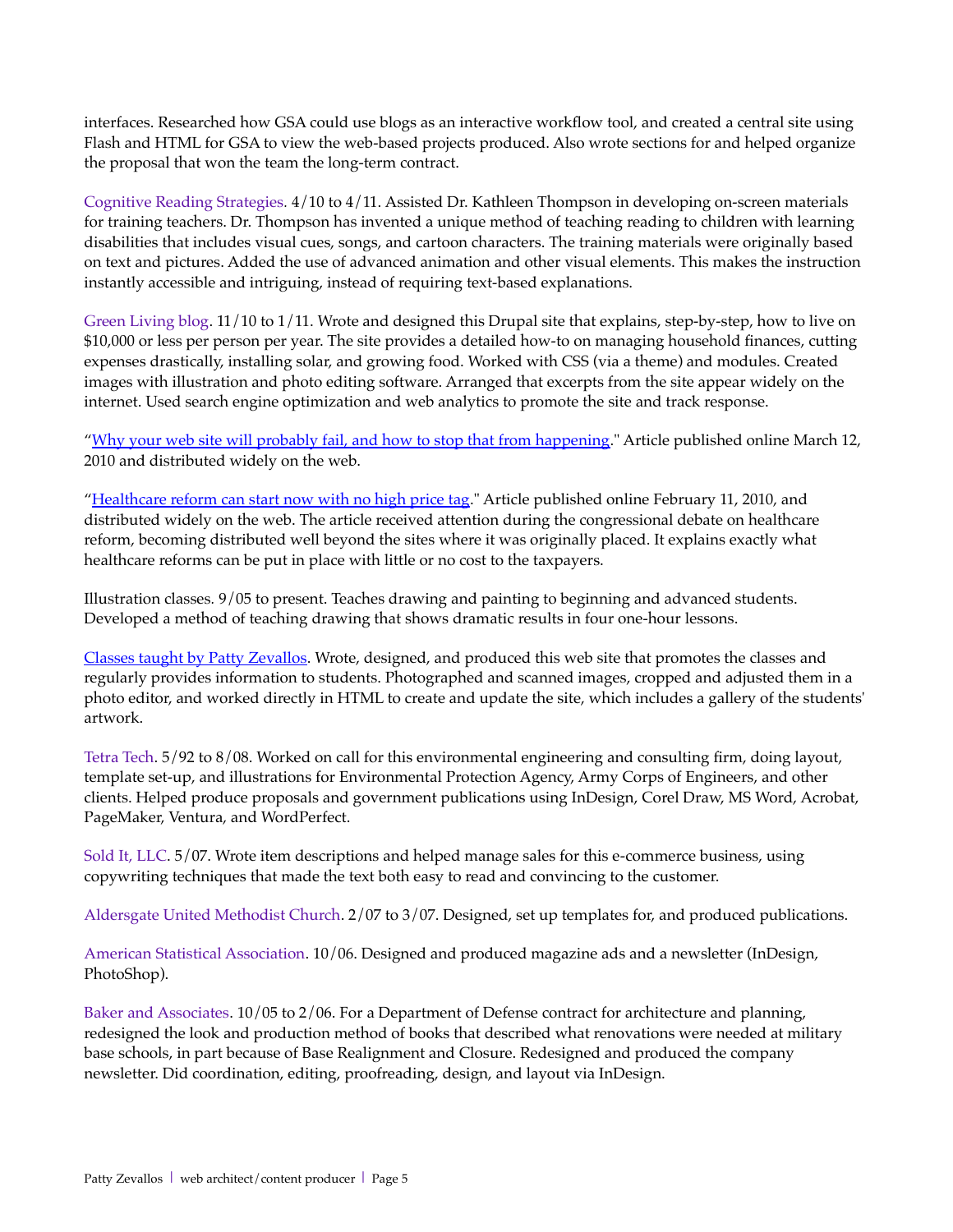Wang Government Services, Inc*.* 7/00 to 9/00. Worked on federal proposals for this company providing computer security. Created PowerPoint slide shows and designed ads. Coordination, writing, editing, design, illustration, and layout via MS Office, InDesign, and Corel Draw.

Premier Technology Group. 7/00. Created a PowerPoint slide show for a Coast Guard proposal.

Construction Specifcations Institute. 4/95 to 9/98. Design, page layout, and revisions for construction industry reference books used in the U.S. and Canada.

GeoLogics. 8/98. Adapted images to JPG and PDF for use on the web.

Science Applications International Corp. 7/92 to 9/93. 7/98. Designed and produced full-color booklets and brochures (Quark Xpress, Freehand, Illustrator). Helped produce proposals and other documents for Environmental Protection Agency.

Amex International Inc*.* 7/96 to 8/96. 4/98 to 6/98. Organized and rewrote a U.S. Agency for International Development book on problems faced by aquatic wildlife in Africa. Edited/rewrote and designed several chapters of *Basic Guide to Using Debt Conversions*, a USAID publication. Helped produce USAID books on East African agriculture (PageMaker, WordPerfect).

21st Century Software. 4/98 to 5/98. Designed, illustrated, and produced this site in HTML that was to be frst used by potential employees and beta-testers, then expanded to attract potential customers and press contacts.

Spring-Mar. 2/97 to 3/98. Organized, wrote, designed, and produced this web site in HTML, including uploading fles and troubleshooting. The site promoted and provided a schedule for this nonproft organization.

All-American Printing. 8/97. Designed and produced corporate identity materials (Quark XPress, PageMaker, and Illustrator).

Walcoff & Associates. 9/92 to 8/97. On an on-call basis, did illustration, design, and page layout for projects such as U.S. Department of Justice newsletters, ads, and brochures; Environmental Protection Agency posters; and Job Corps brochures. Helped produce proposals and other documents for Department of Health and Human Services, National Science Foundation, Department of Energy, and Environmental Protection Agency. Produced illustrations for web pages. (Corel Draw, PageMaker, WordPerfect)

Visma Americas, Inc. 4/97 to 5/97. Organized, wrote, and produced the corporate design guide for this software frm (Quark Xpress).

Freddie Mac*.* 2/97 to 4/97. Produced and did troubleshooting of seminar training manuals (MS Word). 7/92 to 9/92. Helped with a major seminar for lending institutions by designing and producing the training manual and promotional materials (Ventura, Corel Draw, WordPerfect) and providing feedback to the presenters during practice.

Quyen Systems, Inc. 11/96 to 12/96. Wrote and organized [web tech support text](http://www.pbzproductions.com/resume/web%20sample-netViz/5tdhome.htm) for netViz, a software application used to diagram and document computer networks. Developed the list of common problems and their step-bystep solutions. Produced site in HTML.

Curtis & Company. 9/96. Provided consulting assistance with Federal Aviation Administration publications.

Pacific Architects & Engineers. 8/95, 9/96. Helped produce and illustrate proposals (WordPerfect, Corel Draw).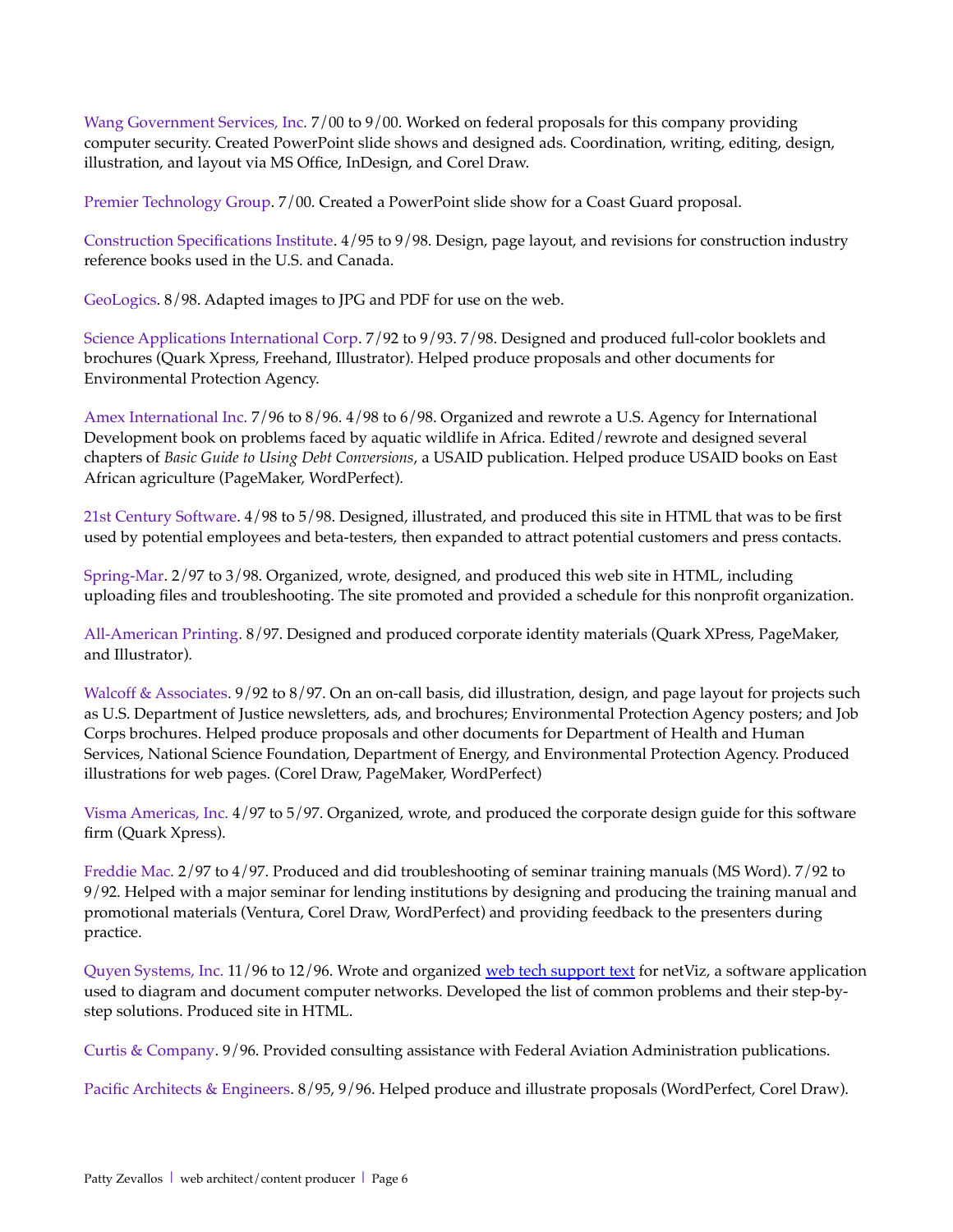Hughes Training. 8/96. Produced illustrated documentation for military fight simulators (MS Word).

Executive Presentations, Inc*.* 10/95. Produced forms for online law school applications.

Northrop Grumman Corporation. 8/95. Did production and troubleshooting of a WordPerfect proposal converted from MS Word.

Resampling Stats, Inc. 1/95 to 3/95. Designed and provided a template for their software manual (WordPerfect, Corel Draw).

Computer Learning Center. 11/94. Taught a hands-on class, Introduction to WordPerfect, to CLC company executives and other headquarters personnel.

Watermark Design*.* 11/94. Produced a National Institutes of Health publication in PageMaker.

The Borden Group Inc. 6/94 to 8/94, 7/93, 1/93. Did writing, design, illustration, and page layout (PageMaker and Corel Draw) on several pre-press projects, including a 40-page magazine and conference promotional brochure for National Association of Meal Programs, newsletters and a brochure for the American Federation of Home Health Agencies, and a child abuse prevention brochure for Fairfax County Human Services. Taught four seminars: Introduction to Desktop Publishing, Introduction to PageMaker, Advanced WordPerfect, and Drawing Techniques with Corel Draw.

Garruba Dennis Design*.* 7/93. Provided consulting assistance with adapting brochures and ads to Ventura for Urban Land Institute.

VIP Systems, Inc. 6/93, 12/92, 10/92. For this client facing days of production turning footnotes in WordPerfect into footnotes in Ventura for a large document, automated the process and made the conversion instant. Provided two hands-on seminars: The Ventura/WordPerfect Alliance for Producing Publications, Manipulating Database Information for Ventura Import.

Mathtech Inc. 2/93. Created illustrations for an on-screen presentation for Federal Aviation Administration (Corel Draw).

Electronic Data Systems*.* 2/93. Produced proposals for federal systems integration clients (WordPerfect).

Innolog, Inc. 11/92 to 12/92. Illustrated proposals for Department of the Army (Corel Draw).

AmerInd, Inc. 10/92 to 11/92. Helped produce proposals for federal systems integration clients.

JWP Information Services*.* 5/92. Taught a seminar to federal employees on WordPerfect.

Times of the Americas*.* 2/91 to 3/92. As production manager, redesigned the look and production procedures of this 24-page, semimonthly newspaper on Latin America. Wrote headlines and photo captions, designed pages, coordinated text and images going into the newspaper, and did most pre-press production (Ventura). Also designed and produced the media kit promoting the paper to advertisers.

Dyna Rep Company. 10/91 to 11/91. Handled concept, writing, design, and production of a brochure for a frm marketing electromechanical components.

Callahan and Associates. 6/91 to 8/91. Pre-press production of a two-color newsletter (PageMaker).